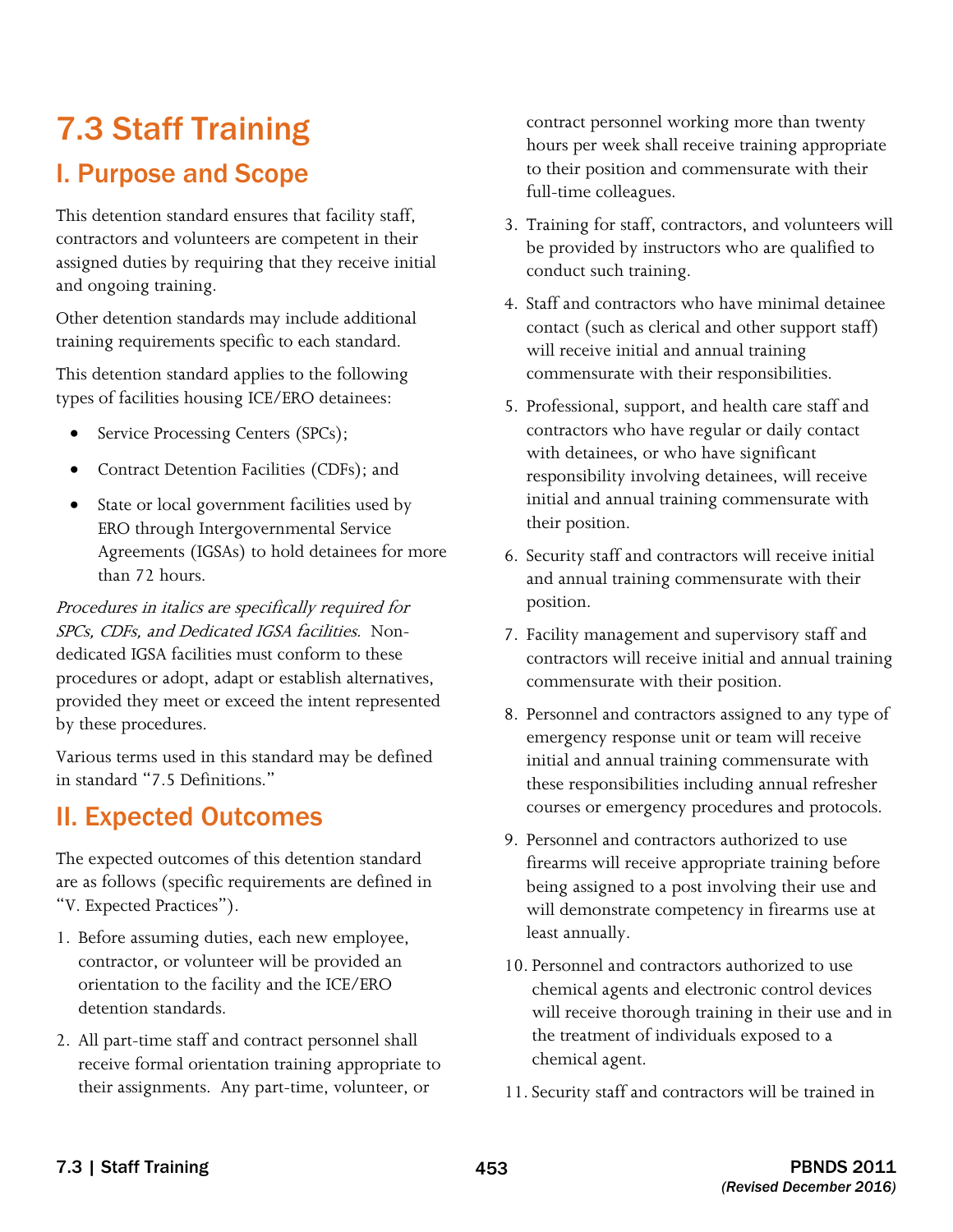include confrontation avoidance and emergency self-defense and use-of-force procedures to protocols.

12. New staff, contractors, and volunteers will acknowledge in writing that they have reviewed facility work rules, ethics, regulations, conditions of employment, and related documents, and a copy of the signed acknowledgement will be maintained in each person's personnel file.

### III. Standards Affected

This detention standard replaces "Staff Training" dated 12/2/2008.

### IV. References

American Correctional Association, Performancebased Standards for Adult Local Detention Facilities, 4th Edition: 4-ALDF-7B-05 through 7B-17, 7C-01, 7C-03.

ICE/ERO Performance-based National Detention Standards 2011: "7.2 Interviews and Tours."

### V. Expected Practices

### A. Overview of Training

The facility administrator shall ensure that the facility conducts appropriate orientation, initial training and annual training for all staff, contractors and volunteers, consistent with this standard and with appropriate assessment measures.

The facility administrator shall contact the local ICE/ERO Field Offices for access to relevant DHS training resources, such as DHS Office for Civil Rights and Civil Liberties training modules.

The amount and content of training shall be consistent with the duties and function of each individual and the degree of direct supervision that individual shall receive.

The facility administrator shall assign at least one qualified individual, with specialized training for the position, to coordinate and oversee the staff development and training program. At minimum, training personnel shall complete a 40-hour training-for-trainers course.

The training coordinator shall develop and document a facility training plan that is reviewed and approved annually by the facility administrator and reviewable by ICE/ERO. The facility administrator shall ensure that:

- 1. training is conducted by trainers certified in the subject matter—this is particularly important in life-safety subject areas such as firearms, chemical agents, self-defense, force and restraints, emergency response, first aid and CPR;
- 2. each trainee shall be required to pass a written or practical examination to ensure the subject matter has been mastered—this is particularly important in life-safety subject areas such as firearms, chemical agents, self-defense, force and restraints, emergency response, first aid and CPR, and in areas of ethical conduct;
- 3. the formal training received by each trainee shall be fully documented in permanent training records; and
- 4. formal certificates of completion shall be issued and kept in the appropriate facility files.

#### B. Initial Orientation

Each new employee, contractor, and volunteer shall be provided training prior to assuming duties. While tailored specifically for staff, contractors, and volunteers, the orientation programs shall include, at a minimum:

- 1. ICE/ERO detention standards
- 2. cultural and language issues, including requirements related to limited English proficient detainees
- 3. requirements related to detainees with disabilities and special needs detainees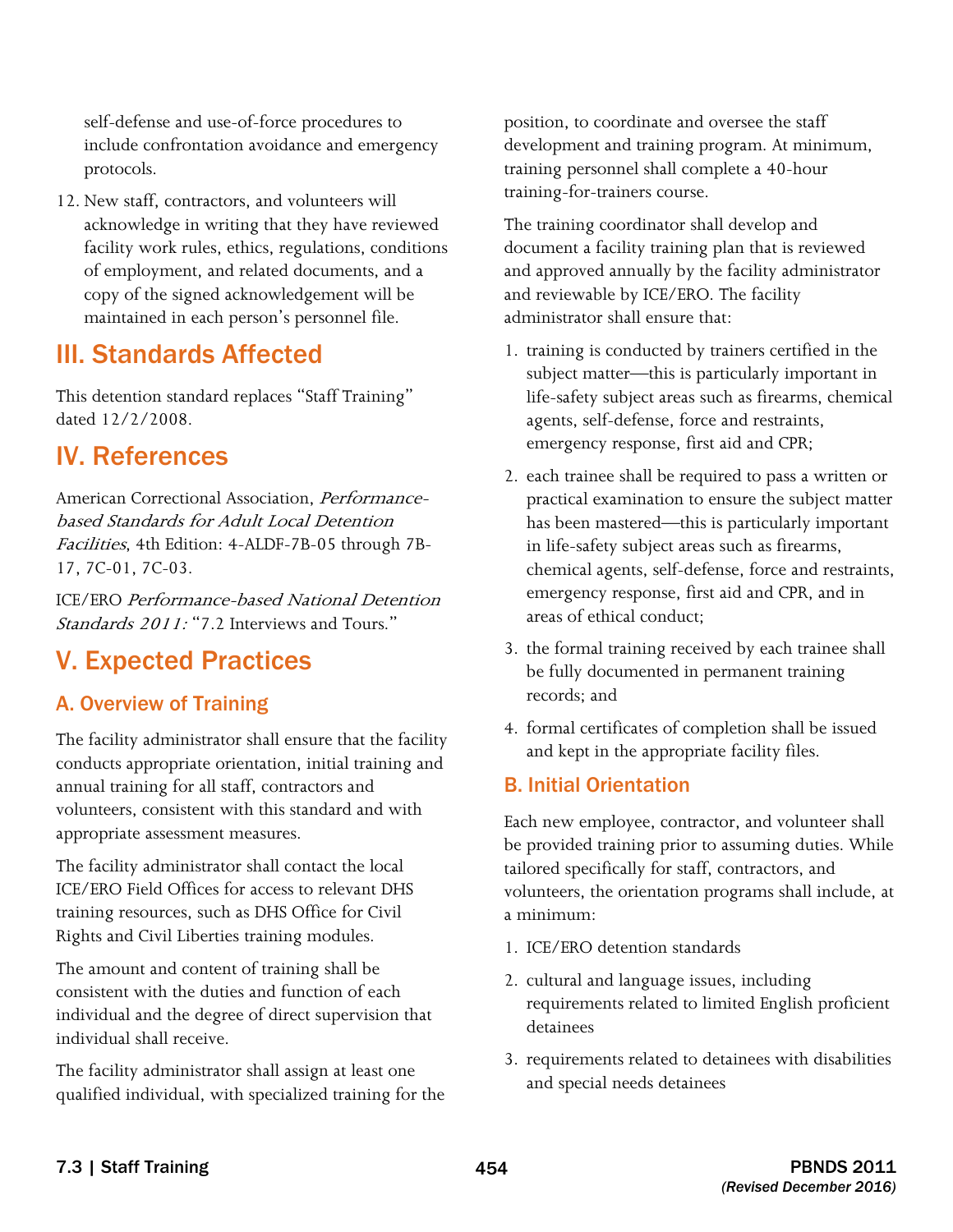- 4. code of ethics
- 5. drug-free workplace
- 6. emergency plans and procedures
- 7. signs of suicide risk, suicide precautions, prevention, and intervention
- 8. use of force
- 9. key and lock control
- 10. tour of the facility
- 11. staff rules and regulations
- 12. sexual abuse/sexual misconduct awareness and reporting
- 13. hostage situations and staff conduct if taken hostage

#### C. Initial and Annual Training

Each new employee, contractor, and volunteer shall be provided initial and annual training appropriate to their assignments. While tailored specifically for staff, contractors, and volunteers, the training programs shall include, at a minimum:

- detainee contact and no significant 1. Employees and contractors who have minimal responsibilities involving detainees:
	- a. ICE/ERO detention standards update
	- b. cultural and language issues including requirements related to limited English proficient detainees
	- c. requirements related to detainees with disabilities and special needs detainees
	- d. code of ethics
	- e. staff rules and regulations
	- f. key and lock control
	- g. signs of suicide risk, suicide precautions, prevention, and intervention
	- h. drug-free workplace
- i. health- related emergencies
- j. emergency plans and procedures
- k. sexual abuse and sexual misconduct awareness
- l. hostage situations and staff conduct if taken hostage
- 2. Professional and support employees, including contractors, who have regular or daily detainee contact:
	- a. ICE/ERO detention standards
	- b. cultural and language issues including requirements related to limited English proficient detainees
	- c. requirements related to detainees with disabilities and special needs detainees
	- d. security procedures and regulations
	- awareness (including the contents of standard e. sexual harassment and sexual misconduct "2.11 Sexual Abuse and Assault Prevention and Intervention")
	- f. appropriate conduct with detainees
	- g. code of ethics
	- h. health-related emergencies
	- i. drug-free workplace
	- j. supervision of detainees
	- k. signs of hunger strike
	- l. signs of suicide risk, suicide precautions, prevention, and intervention
	- m. use-of-force regulations
	- n. hostage situations and staff conduct if taken hostage
	- o. report writing
	- p. detainee rules and regulations
	- q. key and lock control
	- r. rights and responsibilities of detainees